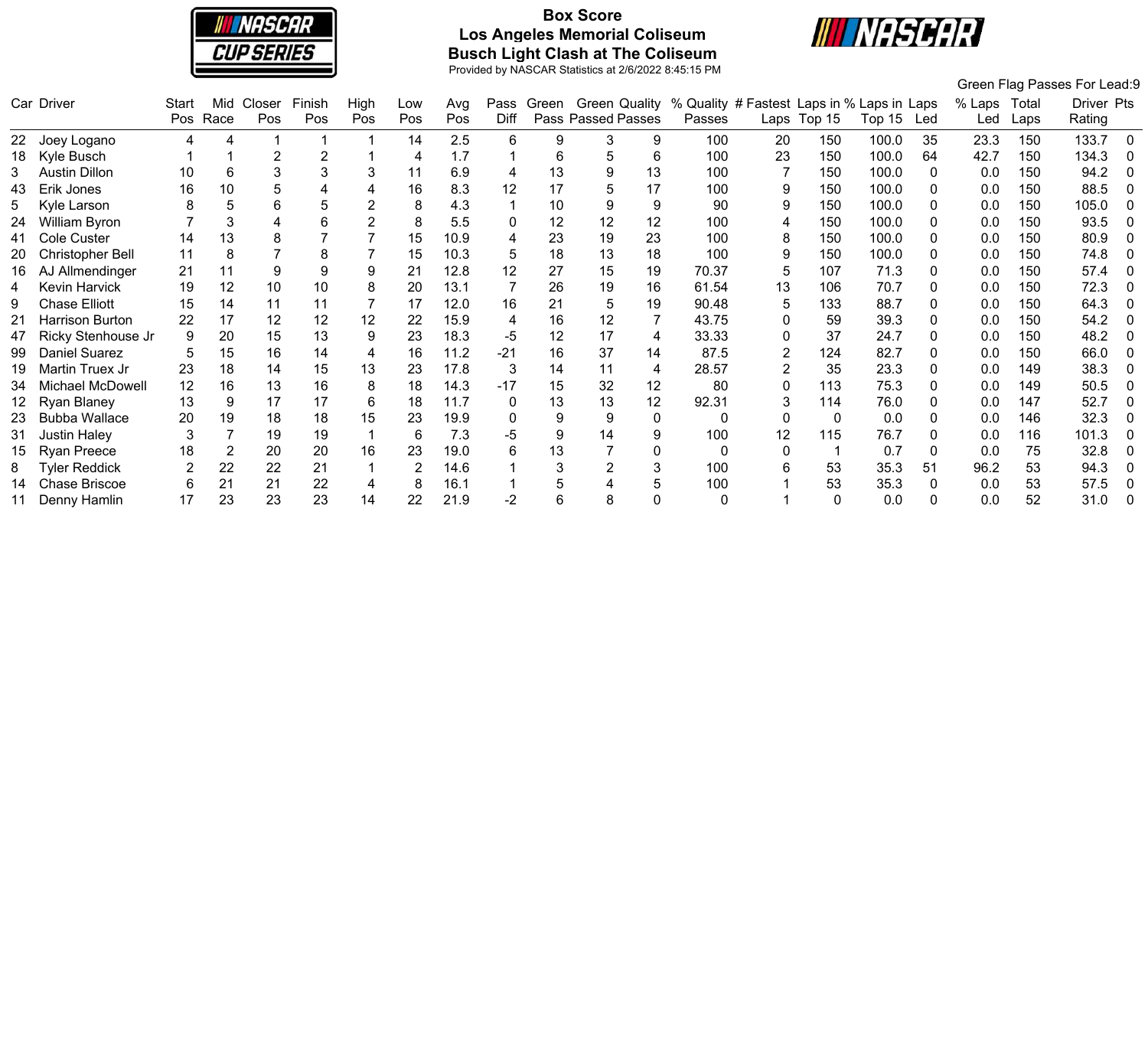

### **Average Running Position Los Angeles Memorial Coliseum Busch Light Clash at The Coliseum**



| Rank | Car | <b>Driver</b>        | Team                         | Finish Pos.    | Average Pos |
|------|-----|----------------------|------------------------------|----------------|-------------|
|      | 18  | Kyle Busch           | M&M's                        | $\overline{2}$ | 1.65        |
| 2    | 22  | Joey Logano          | Shell Pennzoil               |                | 2.52        |
| 3    | 5   | Kyle Larson          | HendrickCars.com             | 5              | 4.27        |
| 4    | 24  | William Byron        | Valvoline                    | 6              | 5.45        |
| 5    | 3   | <b>Austin Dillon</b> | <b>True Velocity</b>         | 3              | 6.91        |
| 6    | 31  | <b>Justin Haley</b>  | LeafFilter Gutter Protection | 19             | 7.25        |
|      | 43  | Erik Jones           | FOCUSfactor                  | 4              | 8.25        |
| 8    | 20  | Christopher Bell     | SiriusXM                     | 8              | 10.31       |
| 9    | 41  | Cole Custer          | HaasTooling.com              | $\overline{7}$ | 10.91       |
| 10   | 99  | <b>Daniel Suarez</b> | Freeway Insurance            | 14             | 11.17       |
| 11   | 12  | Ryan Blaney          | Menards\Great Lakes Flooring | 17             | 11.66       |
| 12   | 9   | <b>Chase Elliott</b> | <b>NAPA Auto Parts</b>       | 11             | 11.97       |
| 13   | 16  | AJ Allmendinger      | chevyliners.com              | 9              | 12.75       |
| 14   | 4   | <b>Kevin Harvick</b> | <b>Busch Light</b>           | 10             | 13.12       |
| 15   | 34  | Michael McDowell     | Love's Travel Stops          | 16             | 14.27       |
| 16   | 8   | <b>Tyler Reddick</b> | <b>Guaranteed Rate</b>       | 21             | 14.55       |
| 17   | 21  | Harrison Burton      | Motorcraft \ Quick Lane      | 12             | 15.94       |
| 18   | 14  | <b>Chase Briscoe</b> | <b>Mahindra Tractors</b>     | 22             | 16.11       |
| 19   | 19  | Martin Truex Jr      | <b>Bass Pro Shops</b>        | 15             | 17.83       |
| 20   | 47  | Ricky Stenhouse Jr   | Food 4 Less/ Slim Jim        | 13             | 18.31       |
| 21   | 15  | Ryan Preece          | Jacob Companies              | 20             | 19.04       |
| 22   | 23  | <b>Bubba Wallace</b> | Door Dash                    | 18             | 19.89       |
| 23   | 11  | Denny Hamlin         | <b>FedEx Express</b>         | 23             | 21.85       |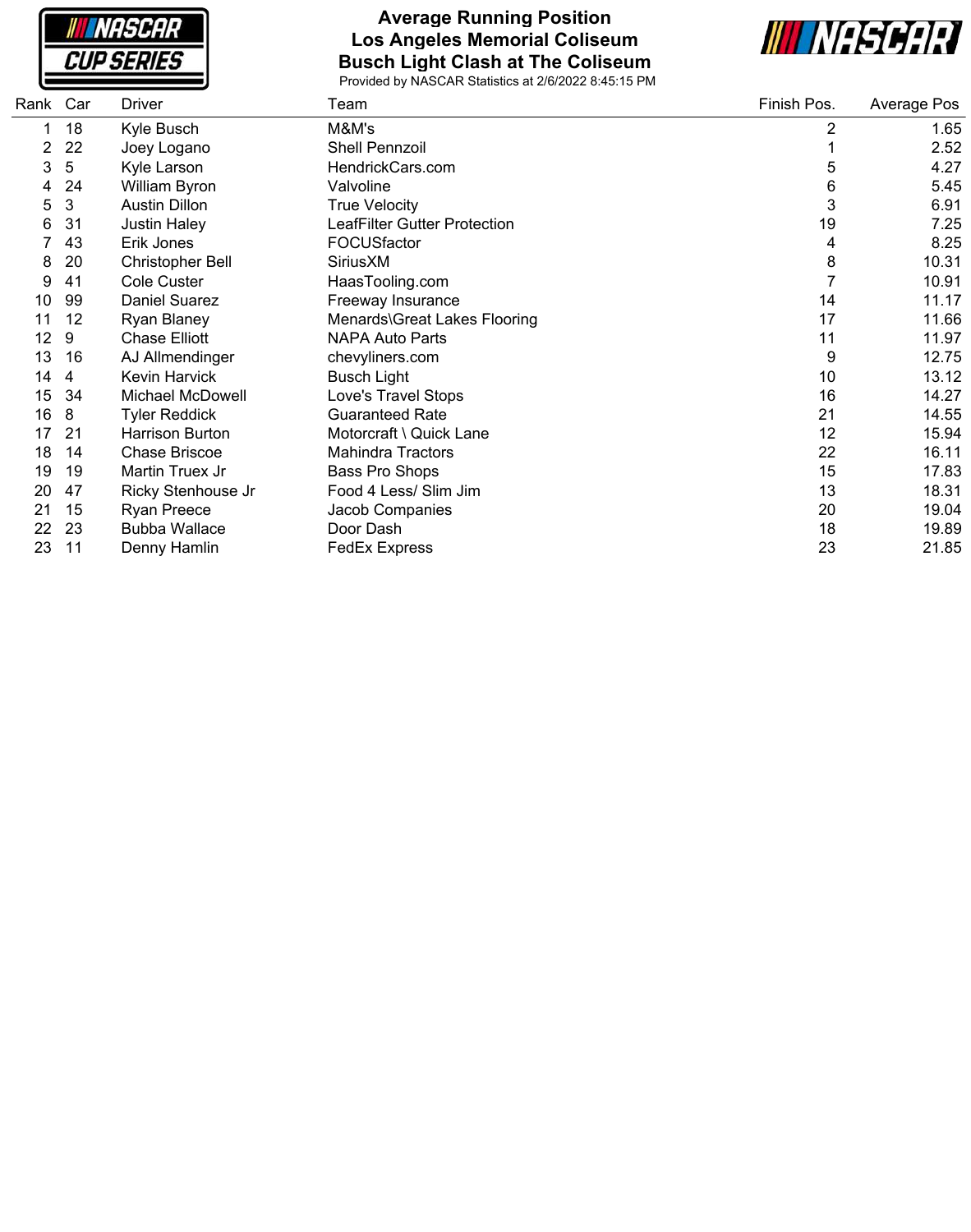**INASCAR CUP SERIES** 

#### **Closers Los Angeles Memorial Coliseum Busch Light Clash at The Coliseum**



| Rank | Car | Driver                  | Team                         | Closing Pos. | Finish Pos. | Gained         |  |
|------|-----|-------------------------|------------------------------|--------------|-------------|----------------|--|
|      | 47  | Ricky Stenhouse Jr      | Food 4 Less/ Slim Jim        | 15           | 13          | $\overline{c}$ |  |
|      | 99  | <b>Daniel Suarez</b>    | Freeway Insurance            | 16           | 14          | 2              |  |
| 3    | 43  | Erik Jones              | FOCUSfactor                  | 5            | 4           |                |  |
|      | 5   | Kyle Larson             | HendrickCars.com             | 6            | 5           |                |  |
| 5    | 41  | Cole Custer             | HaasTooling.com              | 8            |             |                |  |
| 6    | 8   | <b>Tyler Reddick</b>    | <b>Guaranteed Rate</b>       | 22           | 21          |                |  |
|      | 22  | Joey Logano             | Shell Pennzoil               |              |             |                |  |
| 8    | 18  | Kyle Busch              | M&M's                        | 2            | 2           |                |  |
| 9    | 3   | <b>Austin Dillon</b>    | <b>True Velocity</b>         | 3            | 3           |                |  |
| 10   | 16  | AJ Allmendinger         | chevyliners.com              | 9            | 9           | 0              |  |
| 11   | 4   | Kevin Harvick           | <b>Busch Light</b>           | 10           | 10          |                |  |
| 12   | 9   | <b>Chase Elliott</b>    | <b>NAPA Auto Parts</b>       | 11           | 11          | 0              |  |
| 13   | 21  | <b>Harrison Burton</b>  | Motorcraft \ Quick Lane      | 12           | 12          | 0              |  |
| 14   | 12  | Ryan Blaney             | Menards\Great Lakes Flooring | 17           | 17          | 0              |  |
| 15   | 23  | <b>Bubba Wallace</b>    | Door Dash                    | 18           | 18          | 0              |  |
| 16   | 31  | <b>Justin Haley</b>     | LeafFilter Gutter Protection | 19           | 19          | 0              |  |
| 17   | 15  | <b>Ryan Preece</b>      | Jacob Companies              | 20           | 20          |                |  |
| 18   | 11  | Denny Hamlin            | <b>FedEx Express</b>         | 23           | 23          |                |  |
| 19   | 20  | <b>Christopher Bell</b> | SiriusXM                     |              | 8           |                |  |
| 20   | 19  | Martin Truex Jr         | Bass Pro Shops               | 14           | 15          | - 1            |  |
| 21   | 14  | Chase Briscoe           | <b>Mahindra Tractors</b>     | 21           | 22          | -1             |  |
| 22   | 24  | William Byron           | Valvoline                    | 4            | 6           | $-2$           |  |
| 23   | 34  | <b>Michael McDowell</b> | Love's Travel Stops          | 13           | 16          | $-3$           |  |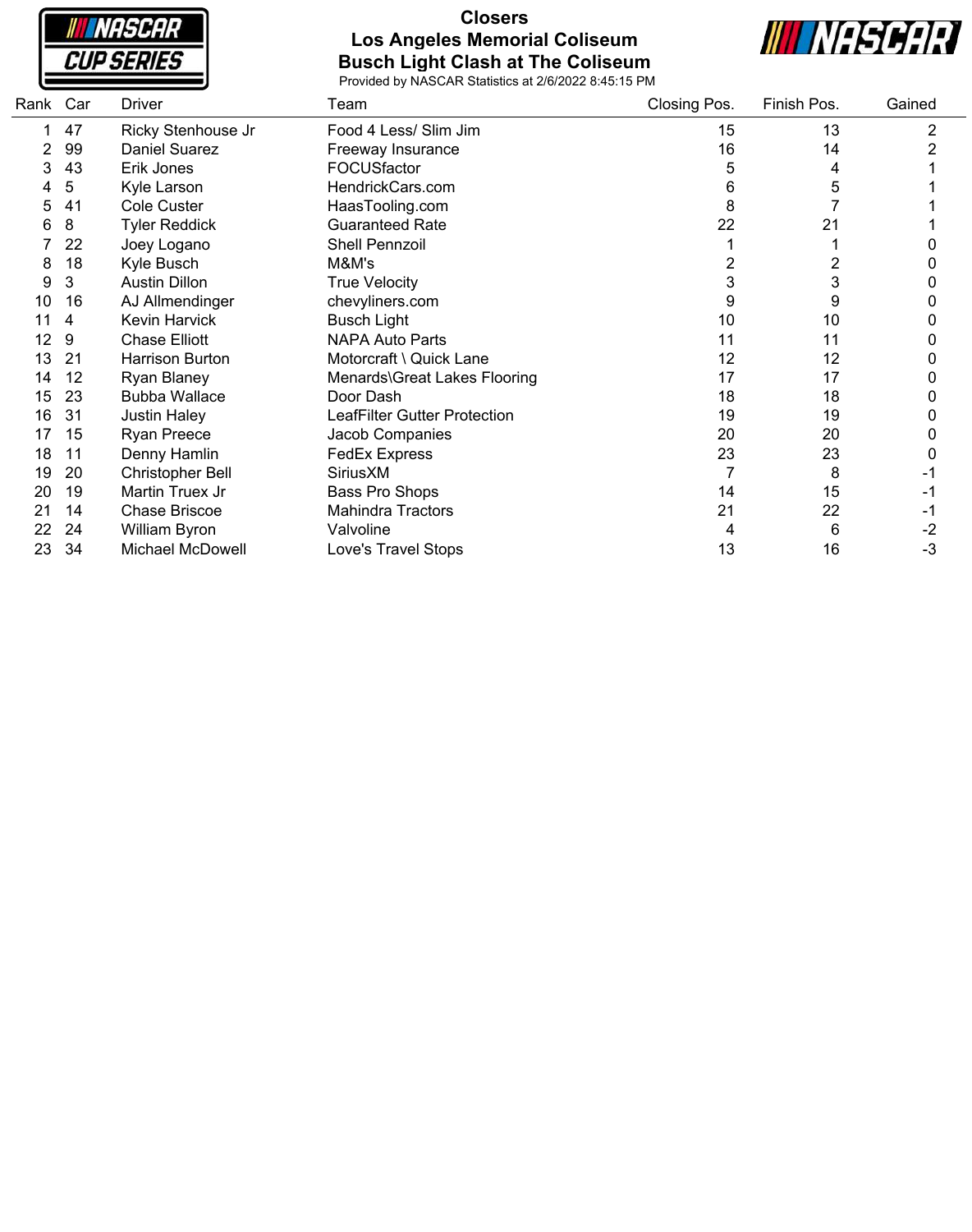

### **Driver Rating Los Angeles Memorial Coliseum Busch Light Clash at The Coliseum**



| Rank Car |     | Driver                  | Team                         | Finish Pos.    | <b>Driver Rating</b> |
|----------|-----|-------------------------|------------------------------|----------------|----------------------|
|          | 18  | Kyle Busch              | M&M's                        | $\overline{2}$ | 134.3                |
|          | 22  | Joey Logano             | <b>Shell Pennzoil</b>        |                | 133.7                |
| 3        | 5   | Kyle Larson             | HendrickCars.com             | 5              | 105.0                |
| 4        | 31  | <b>Justin Haley</b>     | LeafFilter Gutter Protection | 19             | 101.3                |
| 5        | 8   | <b>Tyler Reddick</b>    | <b>Guaranteed Rate</b>       | 21             | 94.3                 |
| 6        | 3   | <b>Austin Dillon</b>    | <b>True Velocity</b>         | 3              | 94.2                 |
|          | 24  | William Byron           | Valvoline                    | 6              | 93.5                 |
| 8        | 43  | Erik Jones              | FOCUSfactor                  | 4              | 88.5                 |
| 9        | 41  | Cole Custer             | HaasTooling.com              |                | 80.9                 |
| 10       | 20  | Christopher Bell        | SiriusXM                     | 8              | 74.8                 |
| 11       | 4   | <b>Kevin Harvick</b>    | <b>Busch Light</b>           | 10             | 72.3                 |
| 12       | 99  | <b>Daniel Suarez</b>    | Freeway Insurance            | 14             | 66.0                 |
| 13       | 9   | <b>Chase Elliott</b>    | NAPA Auto Parts              | 11             | 64.3                 |
| 14       | 14  | Chase Briscoe           | <b>Mahindra Tractors</b>     | 22             | 57.5                 |
| 15       | 16  | AJ Allmendinger         | chevyliners.com              | 9              | 57.4                 |
| 16       | -21 | <b>Harrison Burton</b>  | Motorcraft \ Quick Lane      | 12             | 54.2                 |
| 17       | 12  | <b>Ryan Blaney</b>      | Menards\Great Lakes Flooring | 17             | 52.7                 |
| 18       | 34  | <b>Michael McDowell</b> | Love's Travel Stops          | 16             | 50.5                 |
| 19       | 47  | Ricky Stenhouse Jr      | Food 4 Less/ Slim Jim        | 13             | 48.2                 |
| 20       | 19  | Martin Truex Jr         | Bass Pro Shops               | 15             | 38.3                 |
| 21       | 15  | <b>Ryan Preece</b>      | Jacob Companies              | 20             | 32.8                 |
| 22       | 23  | <b>Bubba Wallace</b>    | Door Dash                    | 18             | 32.3                 |
| 23       | 11  | Denny Hamlin            | <b>FedEx Express</b>         | 23             | 31.0                 |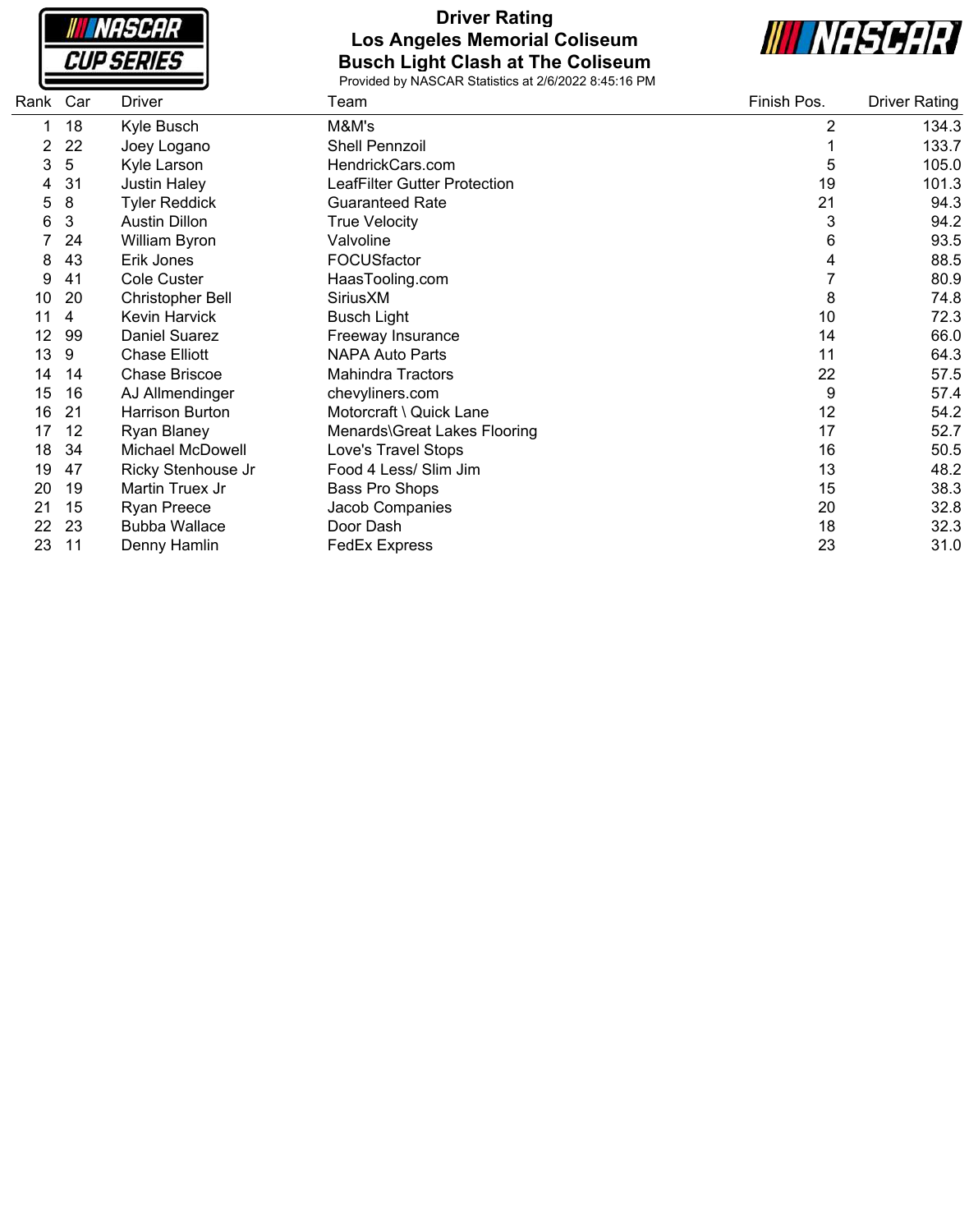

#### **Fastest Drivers Early In A Run Los Angeles Memorial Coliseum Busch Light Clash at The Coliseum**



| Rank | Car | Driver                  | Team                         | Laps | Finish Pos. | Speed  |
|------|-----|-------------------------|------------------------------|------|-------------|--------|
|      | 18  | Kyle Busch              | M&M's                        | 150  | 2           | 65.328 |
| 2    | 22  | Joey Logano             | Shell Pennzoil               | 150  |             | 65.281 |
| 3    | 5   | Kyle Larson             | HendrickCars.com             | 150  | 5           | 65.038 |
| 4    | 24  | William Byron           | Valvoline                    | 150  | 6           | 64.812 |
| 5    | 99  | <b>Daniel Suarez</b>    | Freeway Insurance            | 150  | 14          | 64.799 |
| 6    | 41  | Cole Custer             | HaasTooling.com              | 150  |             | 64.793 |
|      | 43  | Erik Jones              | FOCUSfactor                  | 150  | 4           | 64.782 |
| 8    | 3   | <b>Austin Dillon</b>    | <b>True Velocity</b>         | 150  | 3           | 64.736 |
| 9    | 12  | Ryan Blaney             | Menards\Great Lakes Flooring | 147  | 17          | 64.689 |
| 10   | 9   | Chase Elliott           | <b>NAPA Auto Parts</b>       | 150  | 11          | 64.658 |
| 11   | 16  | AJ Allmendinger         | chevyliners.com              | 150  | 9           | 64.535 |
| 12   | -21 | Harrison Burton         | Motorcraft \ Quick Lane      | 150  | 12          | 64.450 |
| 13   | 20  | <b>Christopher Bell</b> | SiriusXM                     | 150  | 8           | 64.449 |
| 14   | 4   | Kevin Harvick           | <b>Busch Light</b>           | 150  | 10          | 64.365 |
| 15   | 19  | Martin Truex Jr         | Bass Pro Shops               | 149  | 15          | 64.364 |
| 16   | 34  | Michael McDowell        | Love's Travel Stops          | 149  | 16          | 64.134 |
| 17   | 47  | Ricky Stenhouse Jr      | Food 4 Less/ Slim Jim        | 150  | 13          | 63.027 |
| 18   | -23 | <b>Bubba Wallace</b>    | Door Dash                    | 146  | 18          | 62.670 |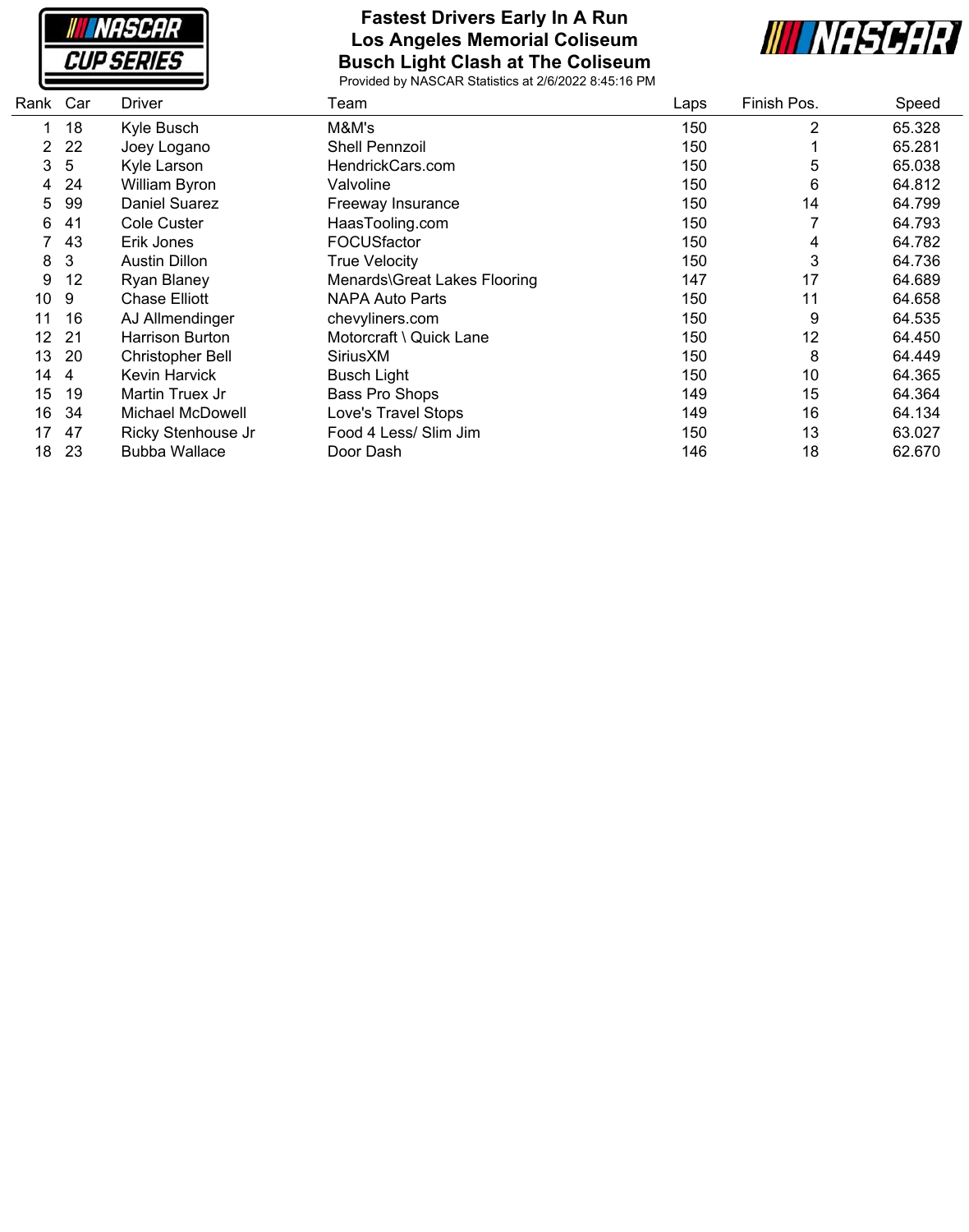

## **Fastest Drivers Late In A Run Los Angeles Memorial Coliseum Busch Light Clash at The Coliseum**



| Car | <b>Driver</b>           | Team                         | Laps | Finish Pos. | Speed  |
|-----|-------------------------|------------------------------|------|-------------|--------|
| 22  | Joey Logano             | Shell Pennzoil               | 150  |             | 65.662 |
| 18  | Kyle Busch              | M&M's                        | 150  | 2           | 65.607 |
| 3   | <b>Austin Dillon</b>    | <b>True Velocity</b>         | 150  | 3           | 65.442 |
| 43  | Erik Jones              | FOCUSfactor                  | 150  | 4           | 65.432 |
| 24  | William Byron           | Valvoline                    | 150  | 6           | 65.284 |
| 41  | Cole Custer             | HaasTooling.com              | 150  |             | 65.263 |
| 5   | Kyle Larson             | HendrickCars.com             | 150  | 5           | 65.237 |
| 20  | <b>Christopher Bell</b> | SiriusXM                     | 150  | 8           | 65.236 |
| 16  | AJ Allmendinger         | chevyliners.com              | 150  | 9           | 65.213 |
| 4   | Kevin Harvick           | <b>Busch Light</b>           | 150  | 10          | 65.071 |
| 9   | <b>Chase Elliott</b>    | <b>NAPA Auto Parts</b>       | 150  | 11          | 65.024 |
| -21 | Harrison Burton         | Motorcraft \ Quick Lane      | 150  | 12          | 65.022 |
| 47  | Ricky Stenhouse Jr      | Food 4 Less/ Slim Jim        | 150  | 13          | 64.654 |
| 99  | Daniel Suarez           | Freeway Insurance            | 150  | 14          | 64.583 |
| 19  | Martin Truex Jr         | Bass Pro Shops               | 149  | 15          | 64.475 |
| 34  | Michael McDowell        | Love's Travel Stops          | 149  | 16          | 64.393 |
| 23  | <b>Bubba Wallace</b>    | Door Dash                    | 146  | 18          | 63.517 |
| 12  | Ryan Blaney             | Menards\Great Lakes Flooring | 147  | 17          | 63.298 |
|     | Rank                    |                              |      |             |        |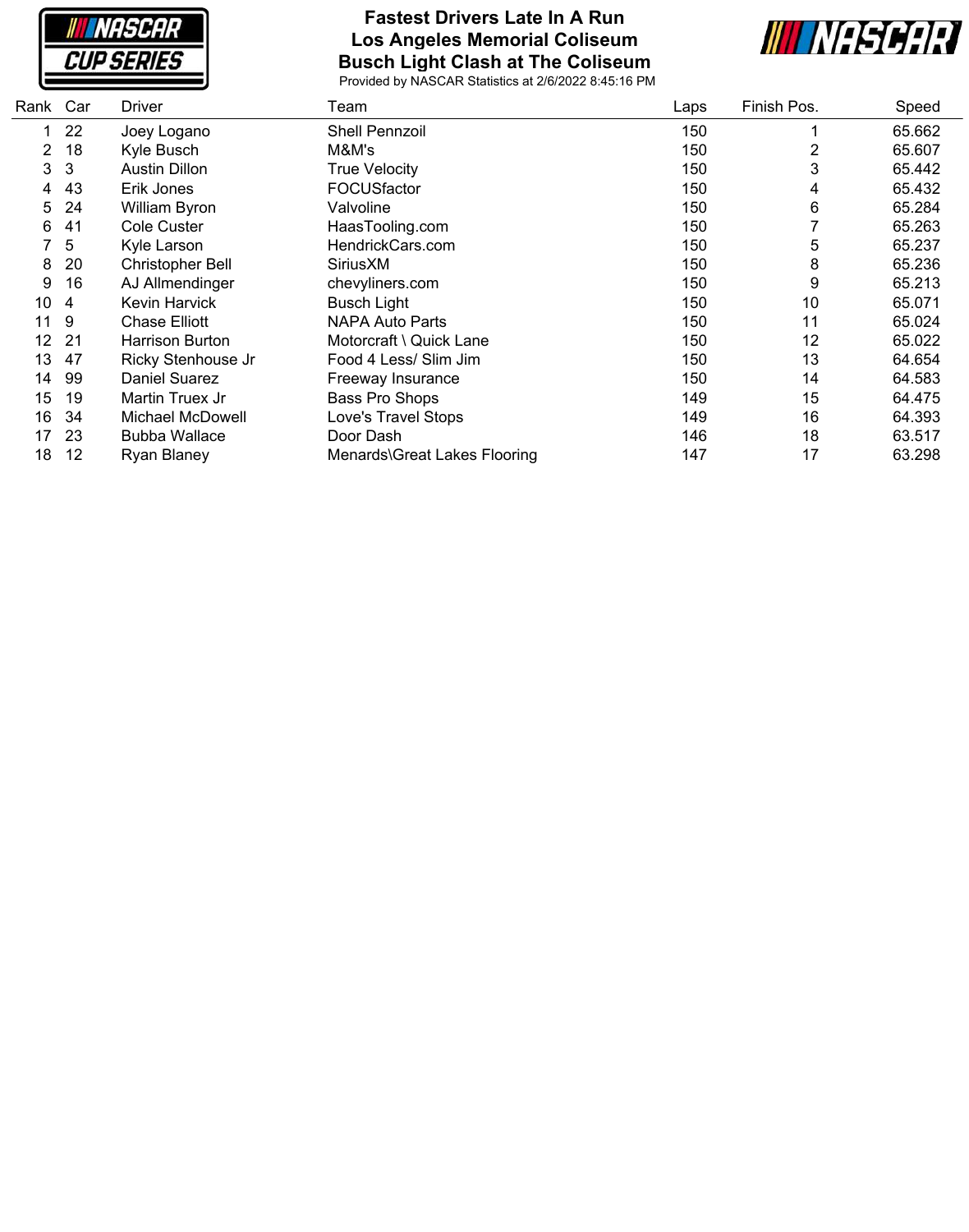**INASCAR CUP SERIES** 

### **Fastest Laps Run Los Angeles Memorial Coliseum Busch Light Clash at The Coliseum**



| Car | <b>Driver</b>        | Team                         | Percentage | Finish Pos. | Laps |
|-----|----------------------|------------------------------|------------|-------------|------|
| 18  | Kyle Busch           | M&M's                        | 17.0       | 2           | 23   |
| 22  | Joey Logano          | Shell Pennzoil               | 14.8       |             | 20   |
| 4   | Kevin Harvick        | <b>Busch Light</b>           | 9.6        | 10          | 13   |
| 31  | <b>Justin Haley</b>  | LeafFilter Gutter Protection | 8.9        | 19          | 12   |
| 43  | Erik Jones           | <b>FOCUSfactor</b>           | 6.7        | 4           | 9    |
| 5   | Kyle Larson          | HendrickCars.com             | 6.7        | 5           | 9    |
| 20  | Christopher Bell     | SiriusXM                     | 6.7        | 8           | 9    |
| 41  | Cole Custer          | HaasTooling.com              | 5.9        |             | 8    |
| 3   | <b>Austin Dillon</b> | <b>True Velocity</b>         | 5.2        | 3           |      |
| 8   | <b>Tyler Reddick</b> | <b>Guaranteed Rate</b>       | 4.4        | 21          | 6    |
| 16  | AJ Allmendinger      | chevyliners.com              | 3.7        | 9           | 5    |
| 9   | <b>Chase Elliott</b> | NAPA Auto Parts              | 3.7        | 11          | 5    |
| 24  | William Byron        | Valvoline                    | 3.0        | 6           | 4    |
| 12  | Ryan Blaney          | Menards\Great Lakes Flooring | 2.2        | 17          | 3    |
| 99  | Daniel Suarez        | Freeway Insurance            | 1.5        | 14          | 2    |
| 19  | Martin Truex Jr      | Bass Pro Shops               | 1.5        | 15          | 2    |
| 14  | <b>Chase Briscoe</b> | <b>Mahindra Tractors</b>     | 0.7        | 22          |      |
| 11  | Denny Hamlin         | <b>FedEx Express</b>         | 0.7        | 23          |      |
|     | Rank                 |                              |            |             |      |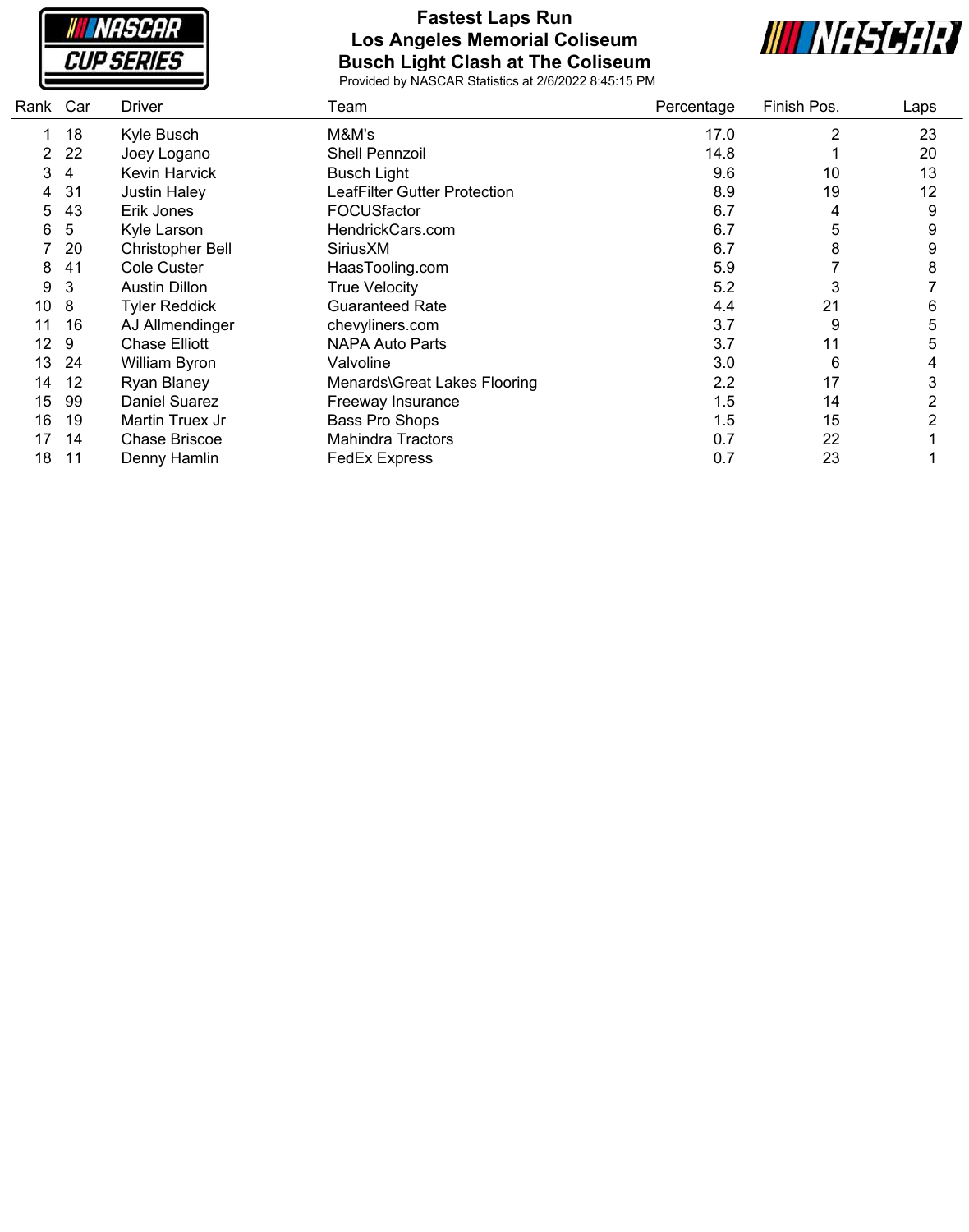

### **Fastest on Restarts Los Angeles Memorial Coliseum Busch Light Clash at The Coliseum**



| Rank | Car | Driver                  | Team                         | Finish Pos. | Average Speed |
|------|-----|-------------------------|------------------------------|-------------|---------------|
| 1    | 18  | Kyle Busch              | M&M's                        | 2           | 62.931        |
| 2    | 5   | Kyle Larson             | HendrickCars.com             | 5           | 62.707        |
| 3    | 8   | <b>Tyler Reddick</b>    | <b>Guaranteed Rate</b>       | 21          | 62.674        |
| 4    | 31  | <b>Justin Haley</b>     | LeafFilter Gutter Protection | 19          | 62.673        |
| 5    | 24  | William Byron           | Valvoline                    | 6           | 62.612        |
| 6    | 22  | Joey Logano             | Shell Pennzoil               |             | 62.606        |
|      | 43  | Erik Jones              | FOCUSfactor                  | 4           | 62.567        |
| 8    | 9   | <b>Chase Elliott</b>    | <b>NAPA Auto Parts</b>       | 11          | 62.185        |
| 9    | 14  | Chase Briscoe           | <b>Mahindra Tractors</b>     | 22          | 62.133        |
| 10   | 3   | <b>Austin Dillon</b>    | <b>True Velocity</b>         | 3           | 62.130        |
| 11   | 16  | AJ Allmendinger         | chevyliners.com              | 9           | 62.127        |
| 12   | 20  | <b>Christopher Bell</b> | SiriusXM                     | 8           | 62.067        |
| 13   | 4   | <b>Kevin Harvick</b>    | <b>Busch Light</b>           | 10          | 62.028        |
| 14   | 15  | <b>Ryan Preece</b>      | Jacob Companies              | 20          | 61.889        |
| 15   | 41  | Cole Custer             | HaasTooling.com              | 7           | 61.856        |
| 16   | 23  | <b>Bubba Wallace</b>    | Door Dash                    | 18          | 61.811        |
| 17   | 34  | Michael McDowell        | Love's Travel Stops          | 16          | 61.780        |
| 18   | 19  | Martin Truex Jr         | Bass Pro Shops               | 15          | 61.762        |
| 19   | 47  | Ricky Stenhouse Jr      | Food 4 Less/ Slim Jim        | 13          | 61.754        |
| 20   | 11  | Denny Hamlin            | <b>FedEx Express</b>         | 23          | 61.705        |
| 21   | 99  | Daniel Suarez           | Freeway Insurance            | 14          | 61.703        |
| 22   | 21  | <b>Harrison Burton</b>  | Motorcraft \ Quick Lane      | 12          | 61.610        |
| 23   | 12  | <b>Ryan Blaney</b>      | Menards\Great Lakes Flooring | 17          | 61.077        |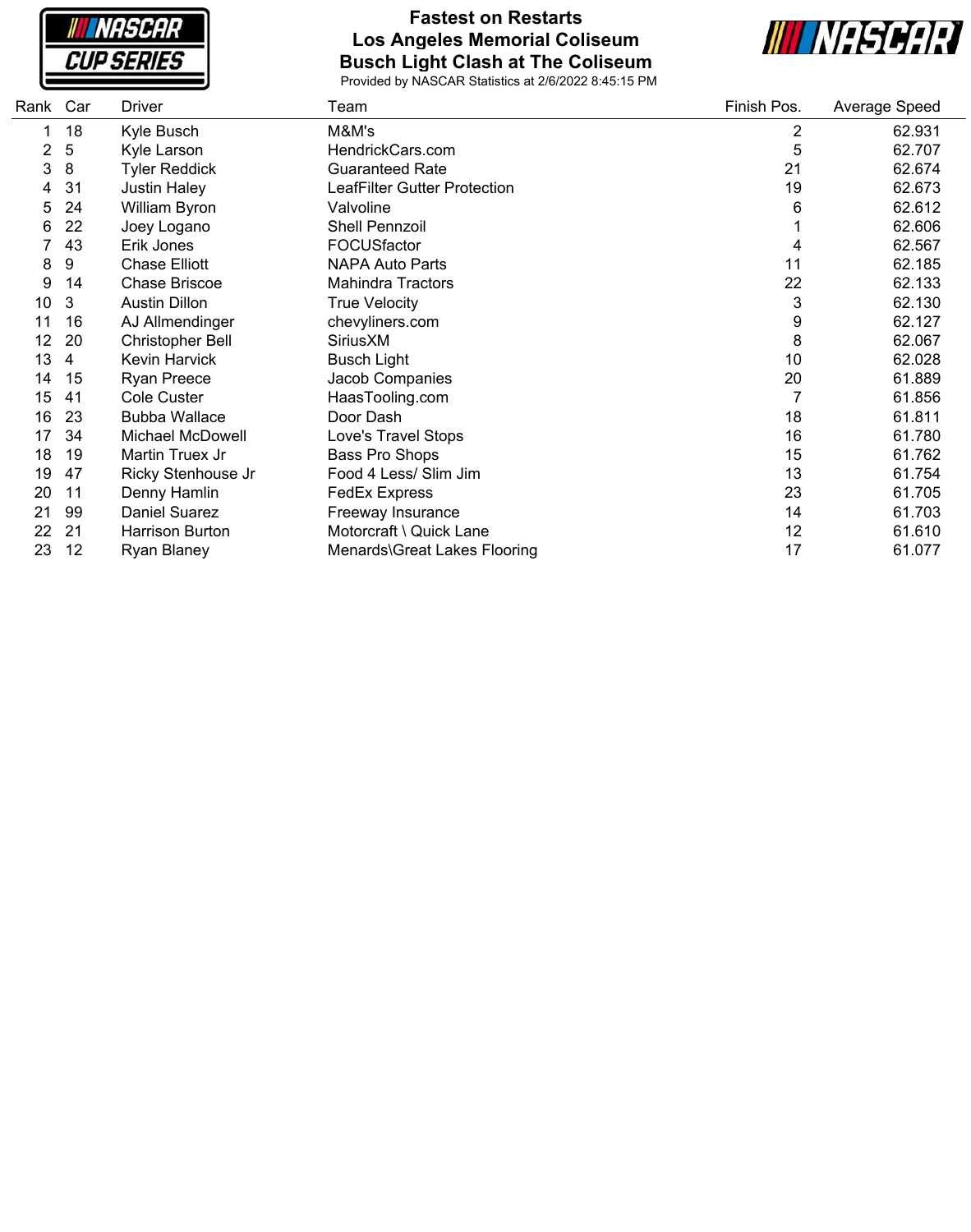

### **Green Flag Passes Los Angeles Memorial Coliseum Busch Light Clash at The Coliseum**



| Rank | Car | Driver                  | Team                         | Finish Pos. | <b>Green Flag Passes</b> |
|------|-----|-------------------------|------------------------------|-------------|--------------------------|
|      | 16  | AJ Allmendinger         | chevyliners.com              | 9           | 27                       |
| 2    | 4   | Kevin Harvick           | <b>Busch Light</b>           | 10          | 26                       |
| 3    | 41  | <b>Cole Custer</b>      | HaasTooling.com              |             | 23                       |
| 4    | 9   | <b>Chase Elliott</b>    | <b>NAPA Auto Parts</b>       | 11          | 21                       |
| 5    | 20  | <b>Christopher Bell</b> | SiriusXM                     | 8           | 18                       |
| რ    | 43  | Erik Jones              | FOCUSfactor                  |             | 17                       |
|      | 21  | <b>Harrison Burton</b>  | Motorcraft \ Quick Lane      | 12          | 16                       |
| 8    | 99  | <b>Daniel Suarez</b>    | Freeway Insurance            | 14          | 16                       |
| 9    | 34  | Michael McDowell        | Love's Travel Stops          | 16          | 15                       |
| 10   | 19  | Martin Truex Jr         | Bass Pro Shops               | 15          | 14                       |
| 11   | 3   | <b>Austin Dillon</b>    | <b>True Velocity</b>         | 3           | 13                       |
| 12   | 12  | Ryan Blaney             | Menards\Great Lakes Flooring | 17          | 13                       |
| 13   | 15  | <b>Ryan Preece</b>      | Jacob Companies              | 20          | 13                       |
| 14   | 24  | William Byron           | Valvoline                    | 6           | 12                       |
| 15   | 47  | Ricky Stenhouse Jr      | Food 4 Less/ Slim Jim        | 13          | 12                       |
| 16   | 5   | Kyle Larson             | HendrickCars.com             | 5           | 10                       |
| 17   | 22  | Joey Logano             | <b>Shell Pennzoil</b>        |             | 9                        |
| 18   | 23  | <b>Bubba Wallace</b>    | Door Dash                    | 18          | 9                        |
| 19   | 31  | <b>Justin Haley</b>     | LeafFilter Gutter Protection | 19          | 9                        |
| 20   | 18  | Kyle Busch              | M&M's                        | 2           | 6                        |
| 21   | 11  | Denny Hamlin            | <b>FedEx Express</b>         | 23          | 6                        |
| 22   | 14  | <b>Chase Briscoe</b>    | <b>Mahindra Tractors</b>     | 22          | 5                        |
| 23   | 8   | Tyler Reddick           | <b>Guaranteed Rate</b>       | 21          | 3                        |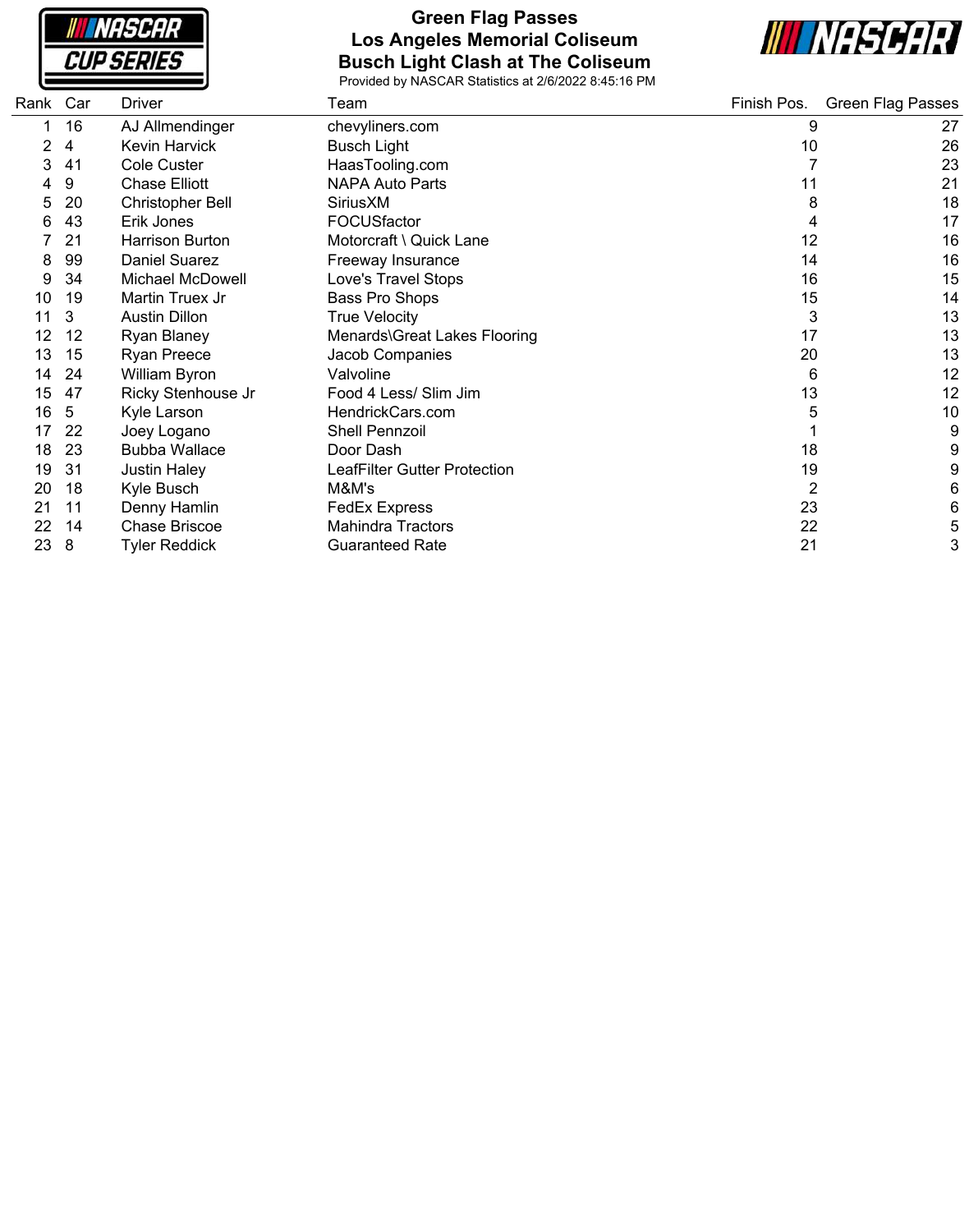

#### **Green Flag Speed Los Angeles Memorial Coliseum Busch Light Clash at The Coliseum**



| Rank | Car | <b>Driver</b>           | Team                         | Finish Pos. | Green Flag Speed |
|------|-----|-------------------------|------------------------------|-------------|------------------|
| 1    | 8   | <b>Tyler Reddick</b>    | <b>Guaranteed Rate</b>       | 21          | 65.549           |
|      | 22  | Joey Logano             | Shell Pennzoil               |             | 65.536           |
| 3    | 18  | Kyle Busch              | M&M's                        | 2           | 65.440           |
|      | 31  | <b>Justin Haley</b>     | LeafFilter Gutter Protection | 19          | 65.359           |
| 5    | 5   | Kyle Larson             | HendrickCars.com             | 5           | 65.291           |
| 6    | 43  | Erik Jones              | FOCUSfactor                  | 4           | 65.250           |
|      | 24  | William Byron           | Valvoline                    | 6           | 65.250           |
| 8    | 3   | <b>Austin Dillon</b>    | <b>True Velocity</b>         | 3           | 65.182           |
| 9    | 14  | <b>Chase Briscoe</b>    | <b>Mahindra Tractors</b>     | 22          | 65.172           |
| 10   | 20  | <b>Christopher Bell</b> | SiriusXM                     | 8           | 65.123           |
| 11   | 9   | <b>Chase Elliott</b>    | <b>NAPA Auto Parts</b>       | 11          | 65.080           |
| 12   | 16  | AJ Allmendinger         | chevyliners.com              | 9           | 64.973           |
| 13   | 4   | Kevin Harvick           | <b>Busch Light</b>           | 10          | 64.950           |
| 14   | 41  | <b>Cole Custer</b>      | HaasTooling.com              | 7           | 64.944           |
| 15   | 12  | Ryan Blaney             | Menards\Great Lakes Flooring | 17          | 64.678           |
| 16   | 99  | Daniel Suarez           | Freeway Insurance            | 14          | 64.588           |
| 17   | 21  | <b>Harrison Burton</b>  | Motorcraft \ Quick Lane      | 12          | 64.579           |
| 18   | 11  | Denny Hamlin            | <b>FedEx Express</b>         | 23          | 64.382           |
| 19   | 34  | Michael McDowell        | Love's Travel Stops          | 16          | 64.266           |
| 20   | 19  | Martin Truex Jr         | Bass Pro Shops               | 15          | 64.140           |
| 21   | 47  | Ricky Stenhouse Jr      | Food 4 Less/ Slim Jim        | 13          | 63.992           |
| 22   | 15  | <b>Ryan Preece</b>      | Jacob Companies              | 20          | 63.761           |
| 23   | 23  | <b>Bubba Wallace</b>    | Door Dash                    | 18          | 63.567           |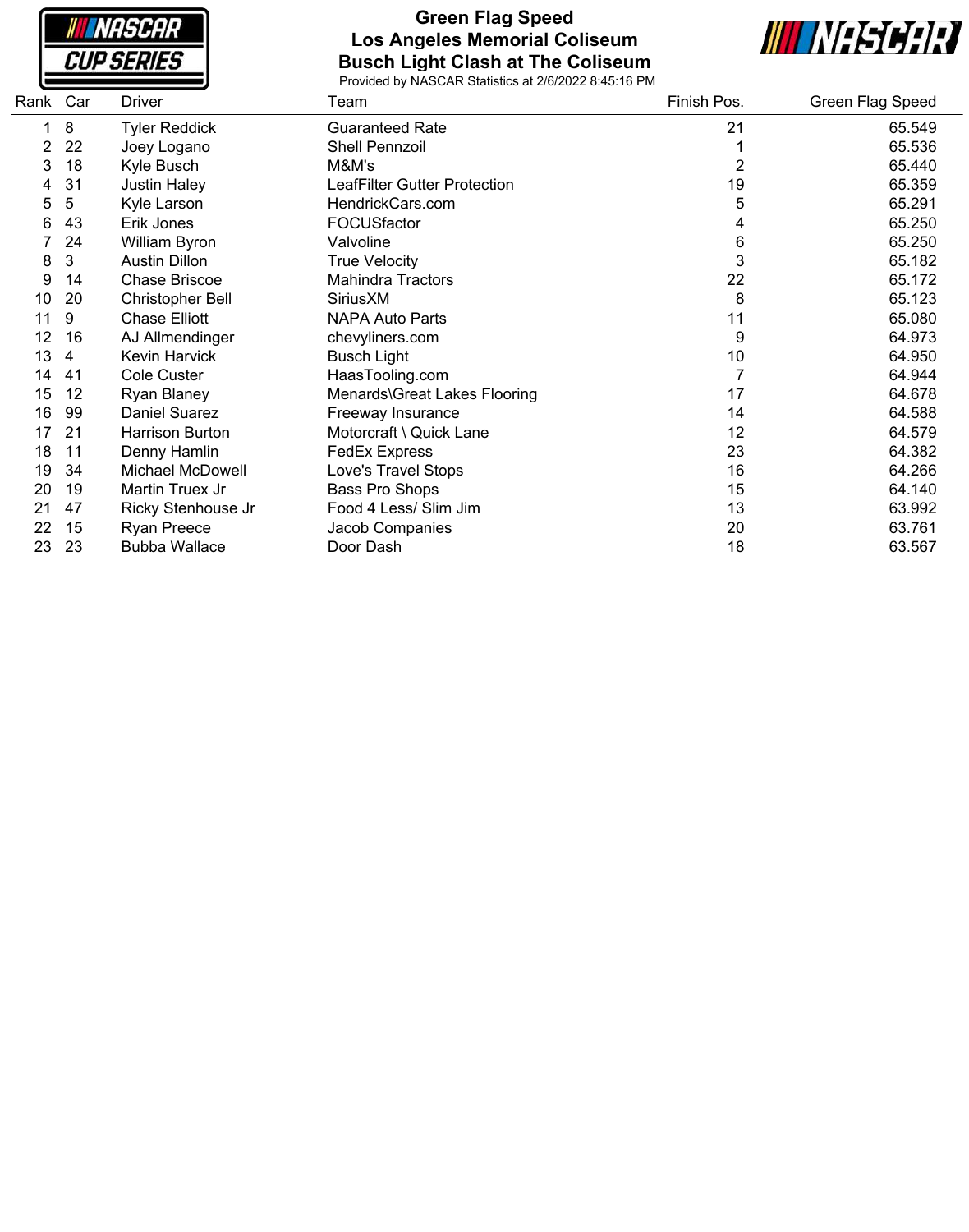

### **Laps in Top 15 Los Angeles Memorial Coliseum Busch Light Clash at The Coliseum**



| Rank | Car | <b>Driver</b>        | Team                                | Percentage | Finish Pos. | Laps |
|------|-----|----------------------|-------------------------------------|------------|-------------|------|
| 1    | 22  | Joey Logano          | Shell Pennzoil                      | 100.0      |             | 150  |
|      | 18  | Kyle Busch           | M&M's                               | 100.0      | 2           | 150  |
| 3    | 3   | <b>Austin Dillon</b> | <b>True Velocity</b>                | 100.0      | 3           | 150  |
| 4    | 43  | Erik Jones           | <b>FOCUSfactor</b>                  | 100.0      | 4           | 150  |
| 5    | 5   | Kyle Larson          | HendrickCars.com                    | 100.0      | 5           | 150  |
| 6    | 24  | William Byron        | Valvoline                           | 100.0      | 6           | 150  |
|      | 41  | <b>Cole Custer</b>   | HaasTooling.com                     | 100.0      |             | 150  |
| 8    | 20  | Christopher Bell     | SiriusXM                            | 100.0      | 8           | 150  |
| 9    | 9   | <b>Chase Elliott</b> | <b>NAPA Auto Parts</b>              | 88.7       | 11          | 133  |
| 10   | 99  | Daniel Suarez        | Freeway Insurance                   | 82.7       | 14          | 124  |
| 11   | 31  | <b>Justin Haley</b>  | <b>LeafFilter Gutter Protection</b> | 76.7       | 19          | 115  |
| 12   | 12  | Ryan Blaney          | Menards\Great Lakes Flooring        | 76.0       | 17          | 114  |
| 13   | 34  | Michael McDowell     | Love's Travel Stops                 | 75.3       | 16          | 113  |
| 14   | 16  | AJ Allmendinger      | chevyliners.com                     | 71.3       | 9           | 107  |
| 15   | 4   | Kevin Harvick        | <b>Busch Light</b>                  | 70.7       | 10          | 106  |
| 16   | 21  | Harrison Burton      | Motorcraft \ Quick Lane             | 39.3       | 12          | 59   |
| 17   | 8   | <b>Tyler Reddick</b> | <b>Guaranteed Rate</b>              | 35.3       | 21          | 53   |
| 18   | 14  | <b>Chase Briscoe</b> | <b>Mahindra Tractors</b>            | 35.3       | 22          | 53   |
| 19   | 47  | Ricky Stenhouse Jr   | Food 4 Less/ Slim Jim               | 24.7       | 13          | 37   |
| 20   | 19  | Martin Truex Jr      | Bass Pro Shops                      | 23.3       | 15          | 35   |
| 21   | 15  | <b>Ryan Preece</b>   | Jacob Companies                     | 0.7        | 20          |      |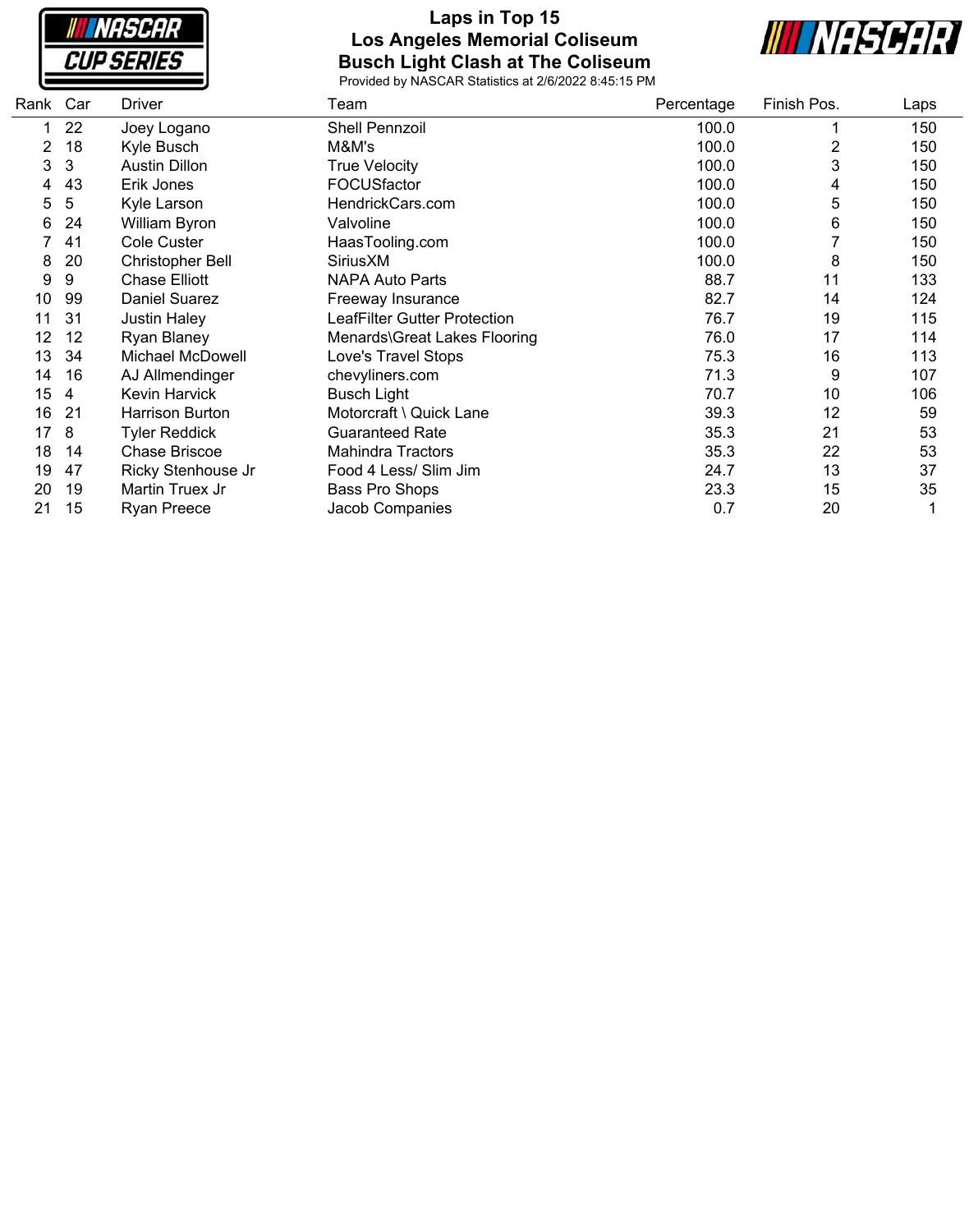

#### **Laps Led Los Angeles Memorial Coliseum Busch Light Clash at The Coliseum**



| Rank | Car  | <b>Driver</b> | Геаm                   | Percentage | Finish Pos. | Laps |
|------|------|---------------|------------------------|------------|-------------|------|
|      | 18   | Kvle Busch    | M&M's                  | 42.67      |             | 64   |
|      | 2 8  | Tvler Reddick | <b>Guaranteed Rate</b> | 96.23      | 21          | 51   |
|      | 3 22 | Joey Logano   | <b>Shell Pennzoil</b>  | 23.33      |             | 35   |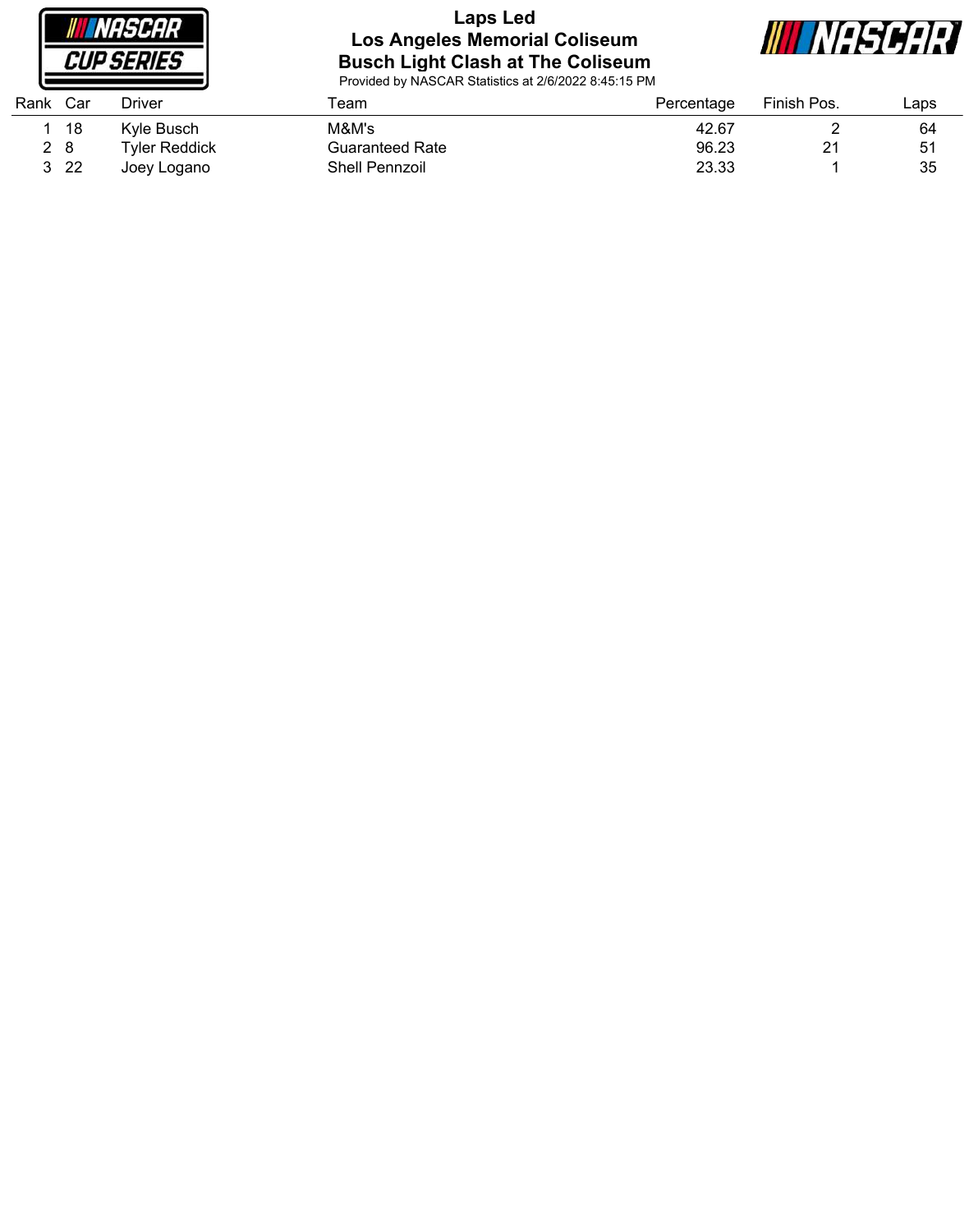|                   | NASCAR |
|-------------------|--------|
| <i>CUP SERIES</i> |        |

## **Quality Passes Los Angeles Memorial Coliseum Busch Light Clash at The Coliseum**



| Rank | Car | Driver                 | Team                         | Finish Pos. | <b>Quality Passes</b> |
|------|-----|------------------------|------------------------------|-------------|-----------------------|
|      | 41  | Cole Custer            | HaasTooling.com              |             | 23                    |
|      | 16  | AJ Allmendinger        | chevyliners.com              |             | 19                    |
| 3    | 9   | <b>Chase Elliott</b>   | <b>NAPA Auto Parts</b>       | 11          | 19                    |
|      | 20  | Christopher Bell       | SiriusXM                     | 8           | 18                    |
| 5    | 43  | Erik Jones             | FOCUSfactor                  | 4           | 17                    |
| 6    | 4   | Kevin Harvick          | <b>Busch Light</b>           | 10          | 16                    |
|      | 99  | <b>Daniel Suarez</b>   | Freeway Insurance            | 14          | 14                    |
| 8    | 3   | <b>Austin Dillon</b>   | True Velocity                | 3           | 13                    |
| 9    | 24  | William Byron          | Valvoline                    | 6           | 12                    |
| 10   | 34  | Michael McDowell       | Love's Travel Stops          | 16          | 12                    |
|      | 12  | <b>Ryan Blaney</b>     | Menards\Great Lakes Flooring | 17          | 12                    |
| 12   | 22  | Joey Logano            | <b>Shell Pennzoil</b>        |             | 9                     |
| 13   | 5   | Kyle Larson            | HendrickCars.com             | 5           | 9                     |
| 14   | 31  | <b>Justin Haley</b>    | LeafFilter Gutter Protection | 19          | 9                     |
| 15   | -21 | <b>Harrison Burton</b> | Motorcraft \ Quick Lane      | 12          |                       |
| 16   | 18  | Kyle Busch             | M&M's                        | 2           | 6                     |
| 17   | 14  | <b>Chase Briscoe</b>   | <b>Mahindra Tractors</b>     | 22          | 5                     |
| 18   | 47  | Ricky Stenhouse Jr     | Food 4 Less/ Slim Jim        | 13          | 4                     |
| 19   | 19  | Martin Truex Jr        | Bass Pro Shops               | 15          | 4                     |
| 20   | 8   | <b>Tyler Reddick</b>   | <b>Guaranteed Rate</b>       | 21          | 3                     |